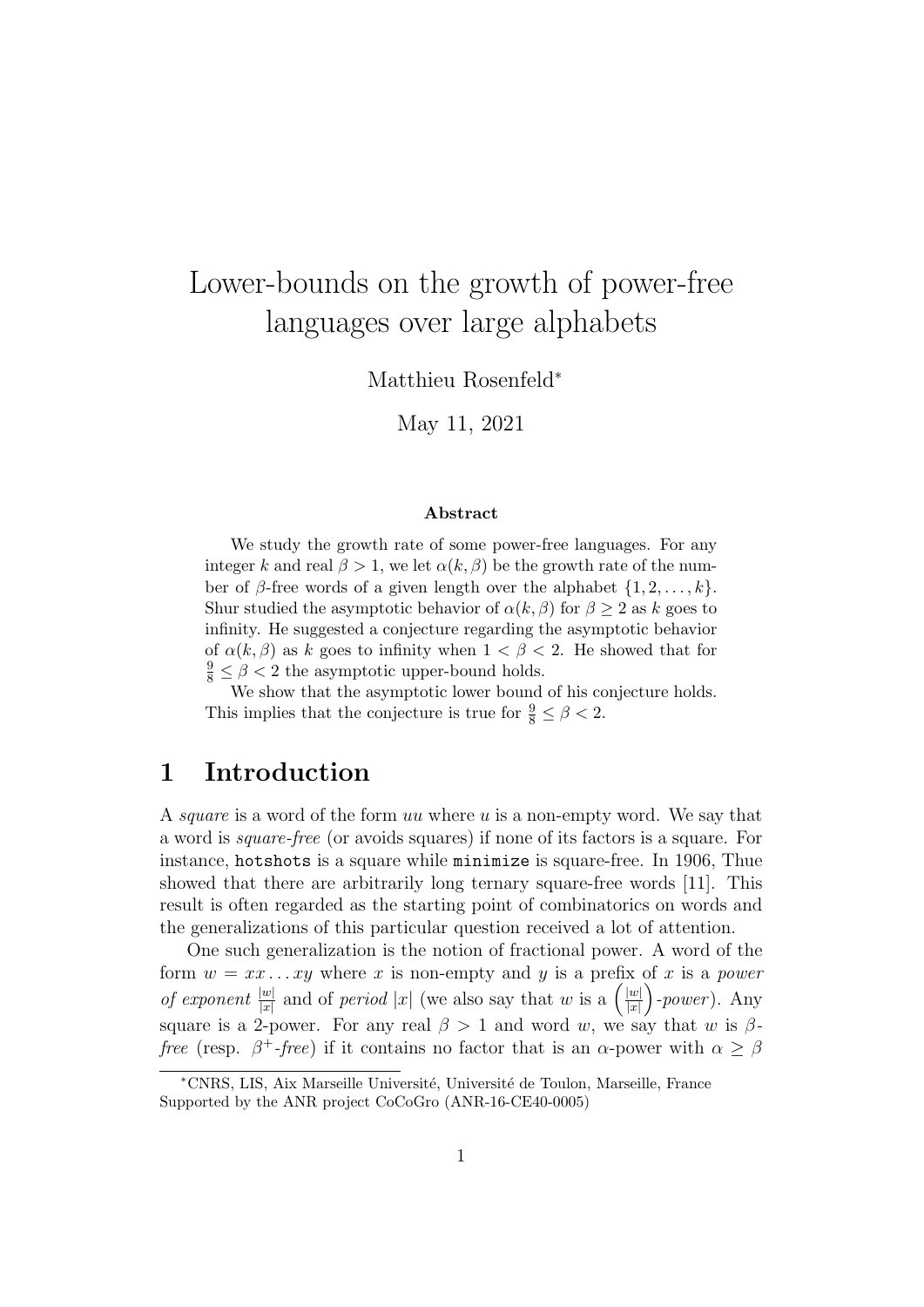(resp.  $\alpha > \beta$ ). This notion was introduced by Dejean and received a lot of attention. Dejean's conjectured that for any  $k > 5$  there exists a  $\left(\frac{k}{k}\right)$  $k-1$  $^{+}\bigg)$  free word over k letters, but no  $\left(\frac{k}{k}\right)$  $\frac{k}{k-1}$ )-free word [4]. After more than 30 years and the work of numerous authors the conjecture became a theorem in 2009 when the remaining cases were solved independently by Currie and Rampersad and by Rao [3, 7].

The growth (or growth rate) of any language  $L$  over an alphabet  $A$  is the quantity  $\lim_{n\to\infty} |L \cap \mathcal{A}^n|^{1/n}$ . It is a simple consequence of Fekete's Lemma that this quantity is well defined for any factorial language (i.e., a language that contains all factors of each of its elements). The growth of languages avoiding some kind of forbidden patterns have also been studied a lot. It gives more information regarding how easily one can avoid these patterns. Naturally, the growth rate of languages avoiding fractional repetitions received some attention (see [9] for a survey on this topic). In particular, Shur studied the growth of  $\beta$ -free and  $\beta^+$ -free languages when the size of the alphabet is large [10]. For any k and real  $\beta > 1$ , we let  $\alpha(k, \beta)$  be the growth rate of the set of  $\beta$ -free words. Shur provided tight asymptotic formulas for  $\alpha(k,\beta)$  for all  $\beta \geq 2$  as k goes to infinity. However, he left the case  $\beta < 2$ open and gave the following conjecture.

Conjecture 1 ([10, 9]). For any fixed integer  $n \geq 3$  and arbitrarily large integer k the following holds

$$
\alpha \left( k, \frac{n}{n-1} \right) = k+1 - n - \frac{n-1}{k} + O\left(\frac{1}{k^2}\right) \tag{1}
$$

$$
\alpha\left(k, \frac{n}{n-1}^+\right) = k+2-n-\frac{n-1}{k}+O\left(\frac{1}{k^2}\right) \tag{2}
$$

Let us extend the strict total order  $\lt$  of the reals to numbers of the form  $x^+$  where x is a real in such a way that  $x^+$  is right after x in the ordering for any real x. That is for all  $x, y \in \mathbb{R}$ ,

- $x < y^+$  if and only if  $x < y$ ,
- and  $x^+ < y$  if and only if  $x < y$ .

With this definition  $\alpha(k, x)$  is a decreasing function of x. Moreover, if conjecture 1 holds then for every integers  $n$  and  $k$  we have

$$
\alpha\left(k, \frac{n}{n-1}\right) - \alpha\left(k, \frac{n+1}{n}\right) = \frac{1}{k} + O\left(\frac{1}{k^2}\right) \tag{3}
$$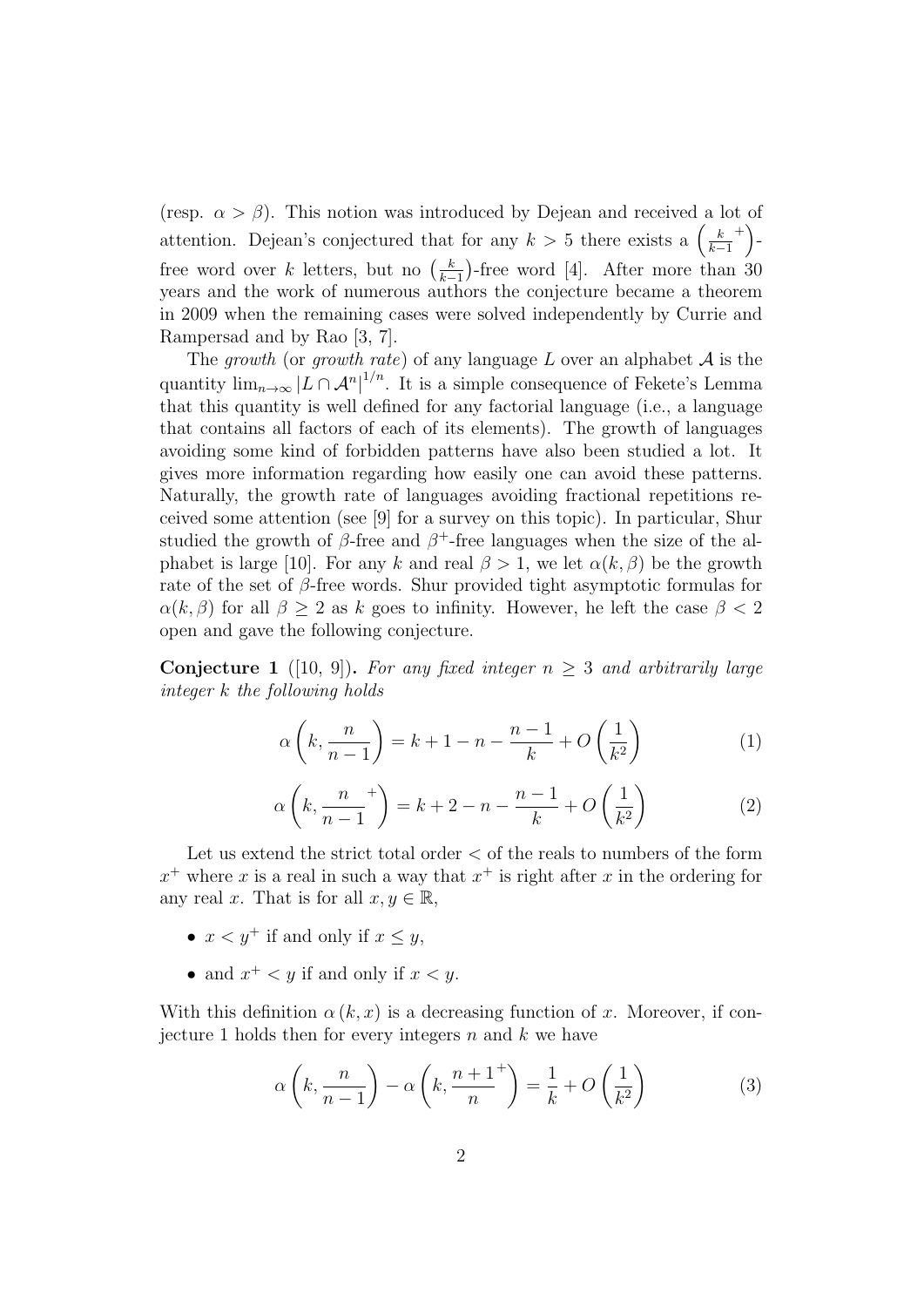and

$$
\alpha \left( k, \frac{n}{n-1}^+ \right) - \alpha \left( k, \frac{n}{n-1} \right) = 1 + O\left(\frac{1}{k^2}\right) \tag{4}
$$

Hence, if the conjecture holds, it provides bounds on the asymptotic behavior of  $\alpha(k,\beta)$  tight up to  $\frac{1}{k}$  for every  $\beta < 2$ . In particular, it implies that most of the jump between  $\alpha(k, \frac{n}{n-1})$  and  $\alpha(k, \frac{n+1}{n})$  occurs between  $\alpha\left(k,\frac{n}{n-1}\right)$  and  $\alpha\left(k,\frac{n}{n-1}\right)$ + . This conjecture implies other similar empirical facts that also hold for  $\beta > 2$  and illustrate the particular behavior of  $\alpha(k, \beta)$ (facts (3) and (4) are respectively called small variation and big jump in  $[10]$ ).

Shur showed that for any integer  $n \leq 9$  the right-hand sides of equations (1) and (2) are indeed upper-bounds of the left-hand sides in both of these equations. In this article, we show that, for any integer  $n > 2$ , the right-hand sides are lower bounds in both of these equations. This implies, in particular, that the conjecture holds for any integer  $n \leq 9$  which provides tight bounds on the asymptotic behavior of  $\alpha(k,\beta)$  for any  $\beta$  such that  $\frac{9}{8} \leq \beta < 2$ .

The idea of the proof is in fact really simple and uses the idea that was introduced in [8]. To show that the language has exponential growth  $\gamma$ , we show the slightly stronger fact that for any  $n$ , the number of words of length  $n+1$  is at least  $\gamma$  times larger than the number of words of length n. The proof is a simple induction and exploits the locality of the problem to obtain a lower bound on the number of words of length  $n + 1$  based on the number of shorter words in the language. In this setting the same result could be obtained with the power series method for pattern avoidance [1, 2, 5, 6] , but the proof is slightly more complicated.

### 2 The lower bounds

We show the following result.

**Theorem 1.** For any fixed integer  $n \geq 2$  and arbitrarily large integer k the following holds

$$
\alpha\left(k, \frac{n}{n-1}\right) \ge k+1-n-\frac{n-1}{k} + O\left(\frac{1}{k^2}\right),\tag{5}
$$

$$
\alpha\left(k, \frac{n}{n-1}^+\right) \ge k+2-n-\frac{n-1}{k}+O\left(\frac{1}{k^2}\right). \tag{6}
$$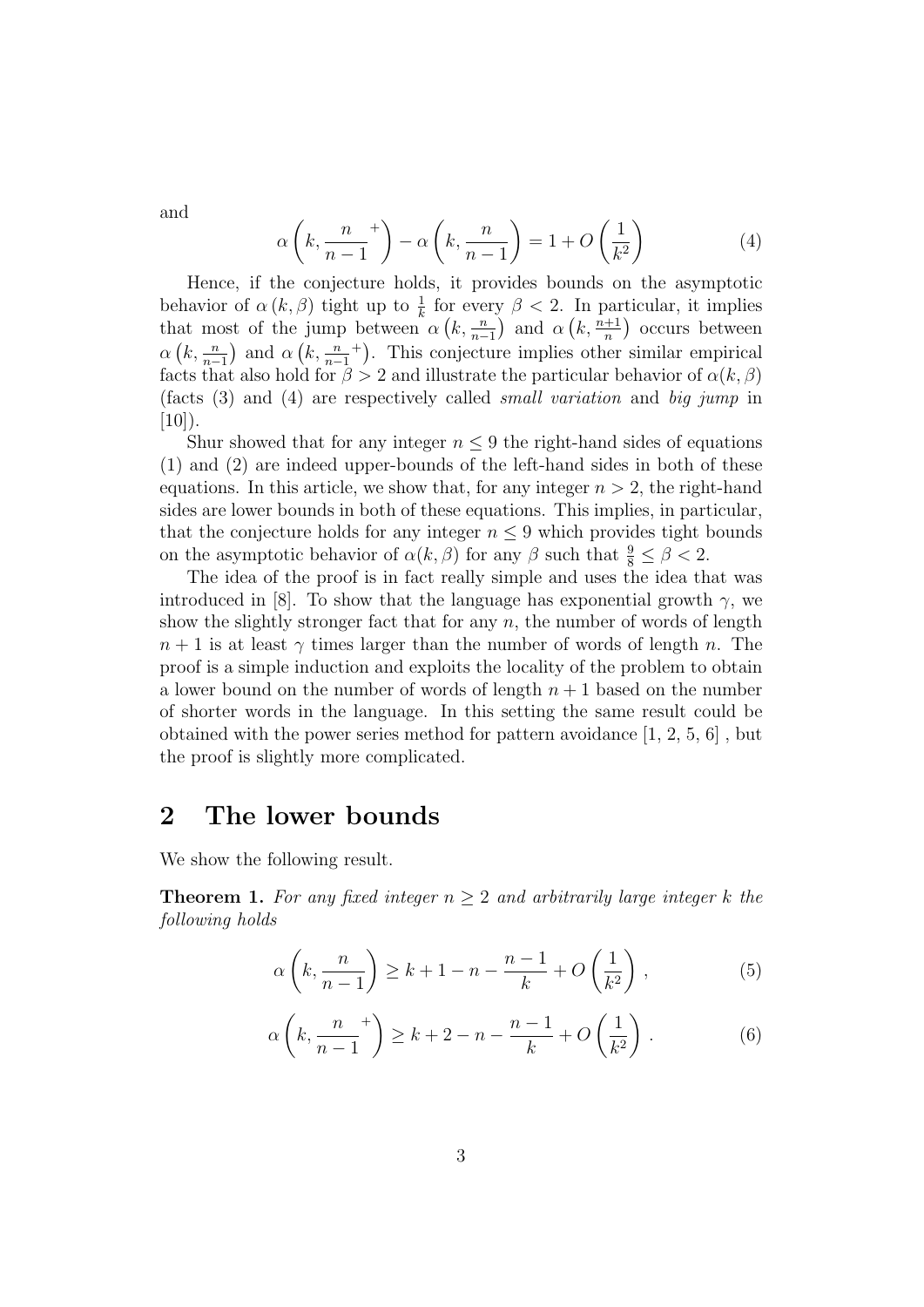### 2.1 The first lower bound

This subsection is devoted to the proof of equation (5). Let us first show the following stronger result.

**Lemma 1.** Let k and n be two integers with  $k > n > 1$ . For all i, let  $C_i$  be the number of  $\left(\frac{n}{n}\right)$  $\frac{n}{n-1}$ )-free words of length i over a k-letter alphabet. If  $x > 1$ is a real such that we have  $k - (n-1)\frac{x}{x-1} \geq x$ , then for any integer i

$$
C_{i+1} \geq xC_i.
$$

*Proof.* We proceed by induction on i. By definition, we have  $C_1 = k$  and  $C_2 = k(k-1)$  and by assumptions, we have  $x \leq k - (n-1)\frac{x}{x-1} \leq k-1$ which implies  $C_2 \geq xC_1$ . Let i be an integer such that the Lemma holds for any integer smaller than i. Let F be the set of words of length  $i+1$  that are not  $\left(\frac{n}{n}\right)$  $\frac{n}{n-1}$ )-free but whose prefix of length *i* is  $\left(\frac{n}{n-1}\right)$  $\frac{n}{n-1}$ )-free. Then

$$
C_{i+1} = kC_i - |F| \tag{7}
$$

We now bound the size of F. For every j, let  $F_i$  be the set of words from F that contains a repetition of period j and exponent at least  $\frac{n}{n-1}$ . Then  $|F| \leq \sum_{j\geq 1} |F_j|.$ 

For any word  $w \in F_j$ , there exist x and y such that that xy is a suffix of w and is a repetition of period x with  $|x| = j$  and of exponent at least  $\frac{n}{n-1}$  which implies  $|y| \geq \frac{j}{n-1}$ . Moreover, if we remove the last letter of xy we obtain a  $\left(\frac{n}{n}\right)$  $\frac{n}{n-1}$ )-free word which implies that  $|y|-1 < \frac{j}{n-1}$  $\frac{j}{n-1}$  and thus  $|y| = \left\lceil \frac{j}{n-1} \right\rceil$  $\frac{j}{n-1}$ . Since  $xy$  is a repetition of period x it also implies that y is uniquely determined by x. Thus, for any word  $w \in F_j$  the last  $\left\lceil \frac{j}{n} \right\rceil$  $\frac{j}{n-1}$  letters are uniquely determined by the prefix of length  $i+1-\lceil \frac{j}{n-j} \rceil$  $\frac{j}{n-1}$  of w. The prefix of length  $i+1-\lceil \frac{j}{n-1} \rceil$  $\frac{j}{n-1}$ of any such word belongs to  $C_{i+1-\left\lceil \frac{j}{n-1}\right\rceil}$  since it is  $\left(\frac{n}{n-1}\right)$  $\frac{n}{n-1}$ )-free. We deduce the following bound

$$
|F_j| \leq C_{i+1-\left\lceil\frac{j}{n-1}\right\rceil} \, .
$$

By the induction hypothesis, we get

$$
|F_j| \leq x^{1-\left\lceil \frac{j}{n-1} \right\rceil} C_i.
$$

Thus

$$
|F| \le \sum_{j\ge 1} x^{1-\left\lceil \frac{j}{n-1} \right\rceil} C_i = (n-1)C_i \sum_{j\ge 1} x^{1-j} = (n-1)C_i \frac{x}{x-1}.
$$

Substituting  $|F|$  in equation (7) yields

$$
C_{i+1} \ge C_i \left( k - (n-1)\frac{x}{x-1} \right) \ge C_i x
$$

as desired.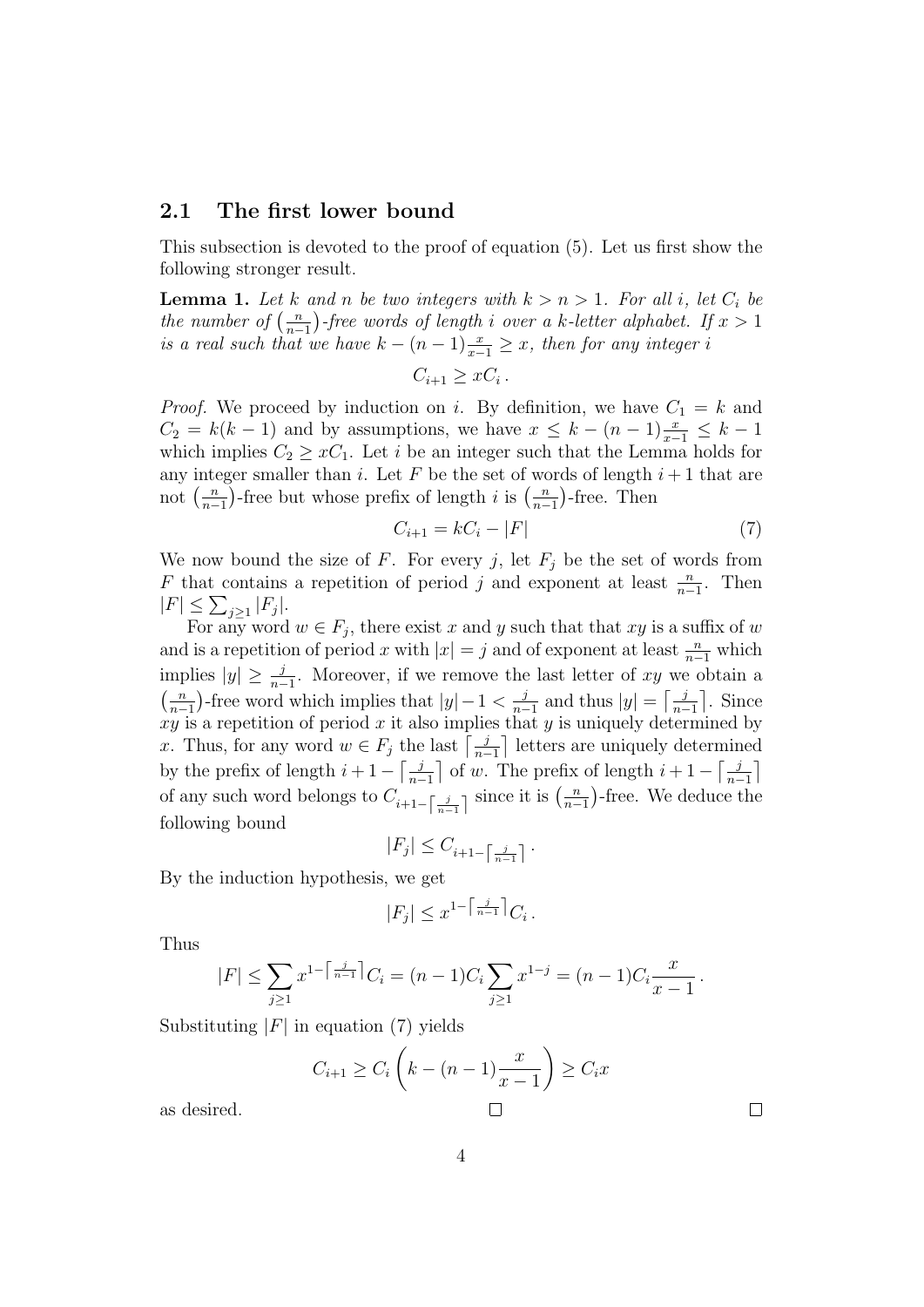We can now easily deduce equation  $(5)$ .

**Lemma 2.** For any fixed integer n and arbitrarily large integer  $k$  the following holds

$$
\alpha\left(k, \frac{n}{n-1}\right) \ge k+1-n-\frac{n-1}{k}+O\left(\frac{1}{k^2}\right).
$$

*Proof.* By Lemma 1, we know that for any integers k and n, and real  $x > 1$ such that we have

$$
k - (n - 1)\frac{x}{x - 1} \ge x \tag{8}
$$

we also have

$$
\alpha\left(k, \frac{n}{n-1}\right) \ge x \, .
$$

Since equation (8) is a 2nd degree equation it is easy to see that if  $k \geq$ since equation (8) is a znd degree equation<br>  $n+2\sqrt{n+1}$ , then  $x = \frac{k+2-n+\sqrt{4+(k-n)^2-4n}}{2}$  $n+2\sqrt{n+1}$ , then  $x=\frac{n+2-n+\sqrt{4+(n-n)-4n}}{2}$  is the largest solution of equation (8). Thus as long as  $k \ge n+2\sqrt{n+1}$ , we have

$$
\alpha\left(k,\frac{n}{n-1}\right) \ge \frac{k+2-n+\sqrt{4+(k-n)^2-4n}}{2}.
$$

Let  $f$  be the function that maps any real  $y$  to

$$
f(y) = \frac{1 + 2y - ny + \sqrt{4y^2 + (1 - ny)^2 - 4ny^2}}{2},
$$

then

$$
\alpha\left(k, \frac{n}{n-1}\right) \ge k \times f\left(\frac{1}{k}\right).
$$

The first terms of the Taylor Series of  $f$  at 0 are

$$
f(y) = 1 + (1 - n)y + (1 - n)y^{2} + O(y^{3})
$$

and we easily deduce that for a<br>britrarily large  $k$ 

$$
\alpha \left( k, \frac{n}{n-1} \right) \ge k + 1 - n - \frac{n-1}{k} + O\left( \frac{1}{k^2} \right)
$$

as desired.

$$
f_{\rm{max}}
$$

 $\Box$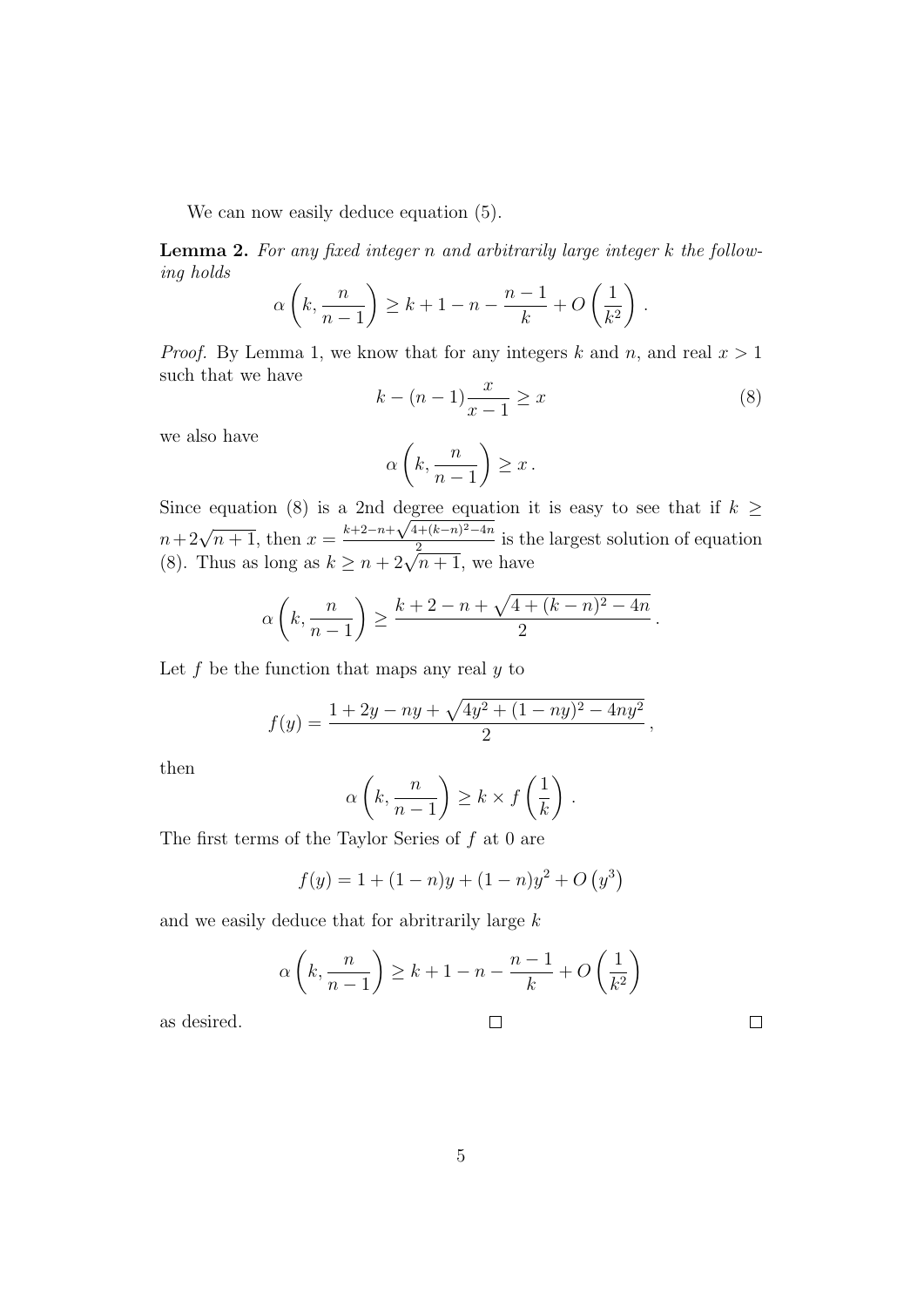#### 2.2 The second lower bound

This subsection is devoted to the proof of equation (6). The proof is almost the same as the proof of Lemma 1. The only difference is that we get  $|y| =$  $\frac{j}{n}$  $\frac{j}{n-1}$  + 1 instead of  $|y| = \left\lceil \frac{j}{n-1} \right\rceil$  $\frac{j}{n-1}$  which impacts the computations. We still provide the full proof for the sake of completeness.

**Lemma 3.** Let k and n be two integers with  $k > n > 1$ . For all i, let  $C_i$  be the number of  $\left(\frac{n}{n}\right)$  $n-1$ <sup>+</sup>)-free words of length i over a k-letter alphabet. If  $x > 1$ is a real such that we have  $k + 1 - (n - 1)\frac{x}{x-1} \geq x$ , then for any integer i

$$
C_{i+1} \geq xC_i.
$$

*Proof.* We proceed by induction on i. Let i be an integer such that the Lemma holds for any integer smaller than  $i$ . Let  $F$  be the set of words of length  $i+1$  that are not  $\left(\frac{n}{n-1}\right)$  $n-1$ <sup>+</sup>)-free but whose prefix of length i is  $\left(\frac{n}{n}\right)$  $n-1$  $+)$  free. Then

$$
C_{i+1} = kC_i - |F|.
$$
 (9)

We now bound the size of F. For every j, let  $F_j$  be the set of words from F that contains a repetition of period j and exponent greater than  $\frac{n}{n-1}$ . Then clearly  $|F| \leq \sum_{j\geq 1} |F_j|$ .

By definition, for any word  $w \in F_j$ , there exist  $u, x$  and y such that  $|x| = j, y$  is a prefix of x,  $|y| > \frac{j}{n-1}$  $\frac{j}{n-1}$  and  $w = uxy$ . Moreover, if we remove the last letter of xy we obtain a  $\left(\frac{n}{n}\right)$  $n-1$ <sup>+</sup>)-free word which implies that  $|y|-1 \leq \frac{j}{n-1}$  $n-1$ and thus  $|y| = \frac{j}{n-1}$  $\frac{j}{n-1}$  + 1. Thus for any word  $w \in F_j$  the last  $\left\lfloor \frac{j}{n-1} \right\rfloor$  $\frac{j}{n-1}$  +1 letters are uniquely determined by the prefix of length  $i - \frac{j}{n-1}$  $\frac{j}{n-1}$  of w. By definition, the prefix of length  $i - \left| \frac{j}{n} \right|$  $\frac{j}{n-1}$  of any such word is  $\left(\frac{n}{n-1}\right)$  $n-1$ <sup>+</sup>)-free and belongs to  $C_{i-\left\lfloor \frac{j}{n-1} \right\rfloor}$ . This implies the following bound

$$
|F_j|\leq C_{i-\left\lfloor \frac{j}{n-1}\right\rfloor }\,.
$$

By the induction hypothesis, we get

$$
|F_j| \leq x^{-\left\lfloor \frac{j}{n-1} \right\rfloor} C_i.
$$

Thus

$$
|F| \le C_i \sum_{j\ge 1} x^{-\left\lfloor \frac{j}{n-1} \right\rfloor} = C_i \left( -1 + (n-1) \sum_{j\ge 0} x^{-j} \right) = C_i \left( \frac{(n-1)x}{x-1} - 1 \right).
$$

Substituting  $|F|$  in equation (9) yields

$$
C_{i+1} \ge C_i \left( k + 1 - \frac{(n-1)x}{x-1} \right) \ge C_i x
$$

as desired.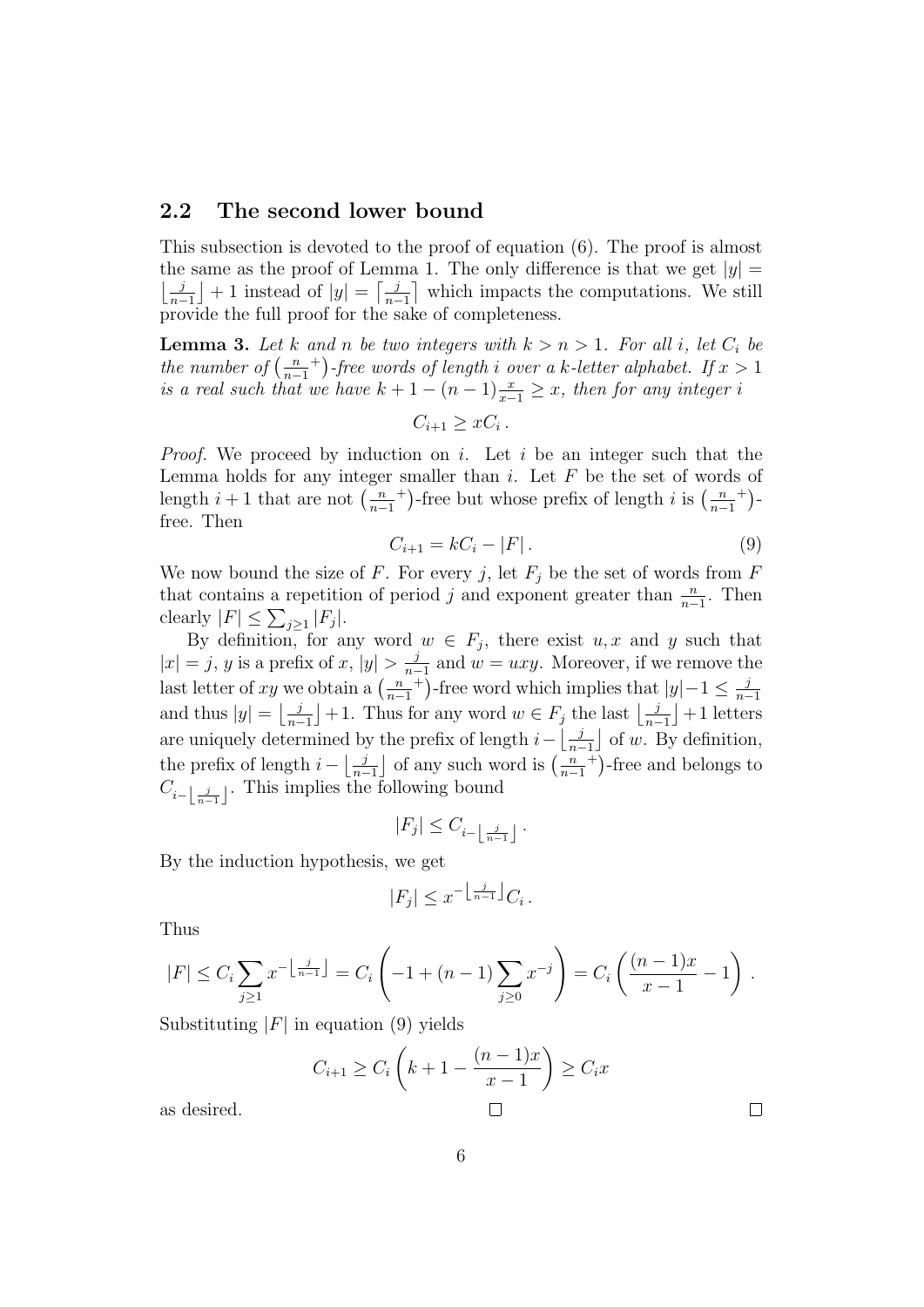The condition is once again a quadratic inequality so we easily verify that the condition holds for

$$
x = \frac{k+3-n+\sqrt{5+2k+k^2-2(3+k)n+n^2}}{2}.
$$

We can compute the first terms of a well chosen Taylor Series to obtain the following result (we can also simply ask Mathematica or any other formal mathematical software the asymptotic behavior of this function).

**Lemma 4.** For any fixed integer n and arbitrarily large integer  $k$  the following holds

$$
\alpha\left(k, \frac{n}{n-1}\right) \ge k+2-n-\frac{n-1}{k}+O\left(\frac{1}{k^2}\right).
$$

## 3 Conclusion

Let us insist on the fact that our proof is very simple. The main argument is less than a page long and the more advanced mathematics are geometric series (if we ignore the computation of the Taylor polynomial, which is not needed). However, for  $\beta \geq 2$  this approach does not provide lower bounds of  $\alpha(k,\beta)$  as tight as the bounds from [10]. We believe that Conjecture 1 holds and we were able to make some progress in that direction.

Let us call the word obtained by erasing the first period of a repetition the tail of the repetition and let  $\alpha'(k, \beta)$  be the growth of the language of the words that contains no  $\beta$ -power of tail of length at most 2. It is probably the case that the following stronger conjecture holds

**Conjecture 2.** For any fixed integer  $n \geq 2$  and arbitrarily large integer k the following holds

$$
\alpha'\left(k, \frac{n}{n-1}\right) = k+1-n - \frac{n-1}{k} + O\left(\frac{1}{k^2}\right) \tag{10}
$$

$$
\alpha' \left( k, \frac{n}{n-1}^+ \right) = k + 2 - n - \frac{n-1}{k} + O\left(\frac{1}{k^2}\right) \tag{11}
$$

That is, the coefficient of the term  $\frac{1}{k}$  is probably dictated by the repetitions of tail of length at most 2. It might even be true that the coefficient of the term  $\frac{1}{k^j}$  is dictated by the repetitions of tail of length at most  $j + 1$ . This idea was already discussed in more details in [10, Section 5].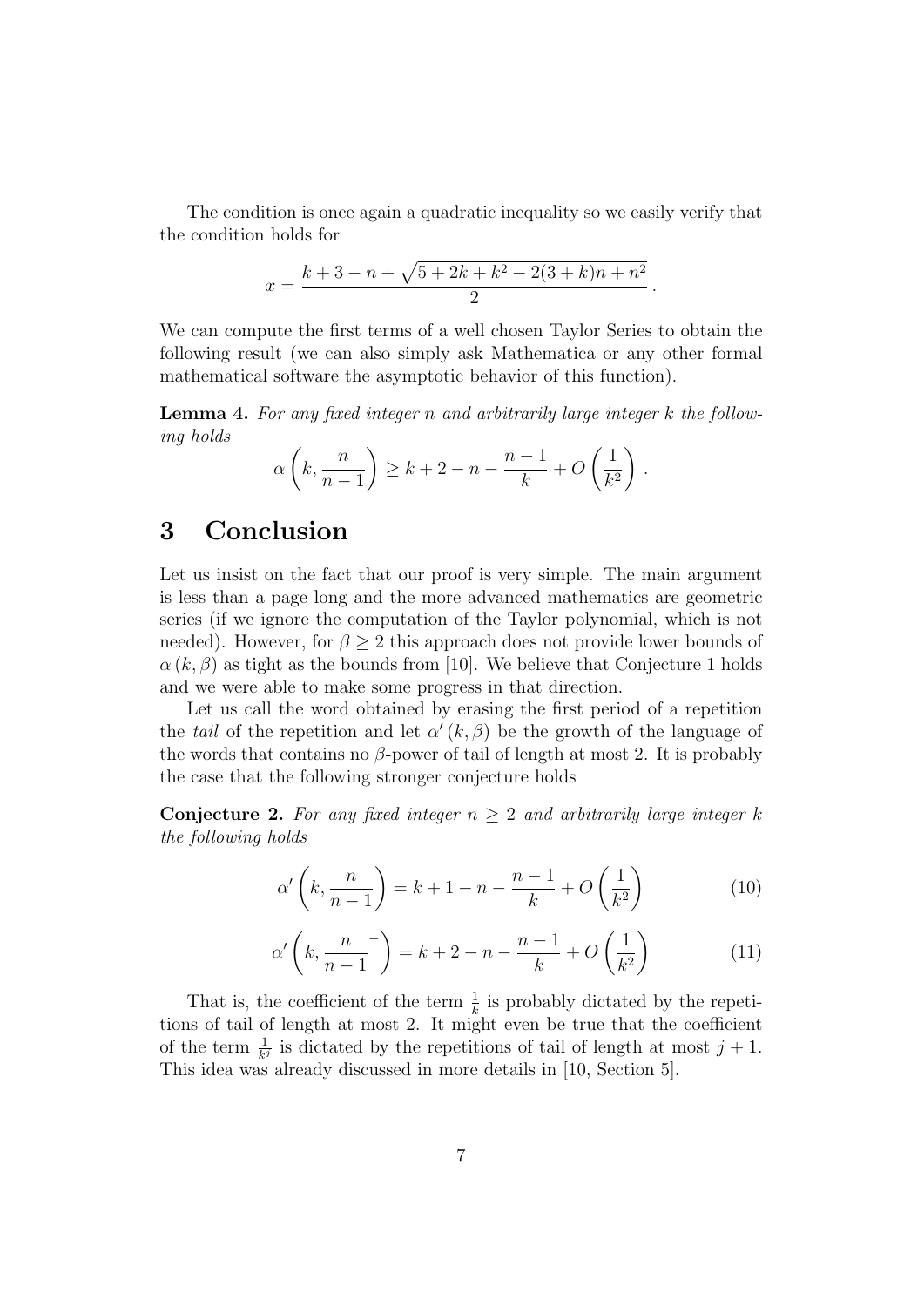Let use finally recall that the result that we showed is in fact slightly stronger since for k large enough, we have

$$
\alpha\left(k, \frac{n}{n-1}\right) \ge \frac{k+2-n+\sqrt{4+(k-n)^2-4n}}{2}.
$$

Conjectures 1 and 2 both imply that this bound is tight up to  $O\left(\frac{1}{k}\right)$  $\frac{1}{k^2}$ , but this bound might be tighter than that. The same might also be true for the bound on  $\alpha\left(k,\frac{n}{n-1}\right)$ <sup>+</sup>). For  $n = 2$  these lower bounds can be compared to Theorem 2 of [10] and in this case our lower bounds are only tight up to  $O\left(\frac{1}{k^2}\right)$  $\frac{1}{k^2}\Big).$ 

## References

- [1] J. P. Bell and T. L. Goh. Exponential lower bounds for the number of words of uniform length avoiding a pattern. Information and Computation, 205(9):1295–1306, 2007.
- [2] F. Blanchet-Sadri and B. Woodhouse. Strict bounds for pattern avoidance. Theoretical Computer Science, 506:17–28, 2013.
- [3] J.D. Currie, N. Rampersad. A proof of Dejean's conjecture. Math. Comput. 80, 1063–1070 (2011)
- [4] F. Dejean. Sur un theoreme de Thue. J. Comb. Theory, Ser.  $A13(1)$ , 90–99 (1972)
- [5] P. Ochem. Doubled patterns are 3-avoidable. Electronic Journal of Combinatorics, 23(1), 2016.
- [6] N. Rampersad. Further applications of a power series method for pattern avoidance. Electronic Journal of Combinatorics, 18:134, 2011.
- [7] M. Rao. Last cases of Dejean's conjecture. Theor. Comput. Sci. 412, 3010–3018 (2011)
- [8] M. Rosenfeld. Another approach to non-repetitive colorings of graphs of bounded degree. Electronic Journal of Combinatorics, 27(3), 2020.
- [9] A.M. Shur. Growth Properties of Power-Free Languages. Computer Science Review 6(5–6), 187–208 (2012) ,
- [10] A.M. Shur. Growth of Power-Free Languages over Large Alphabets. Theor. Comp. Sys. 54, 224–243. (2014)